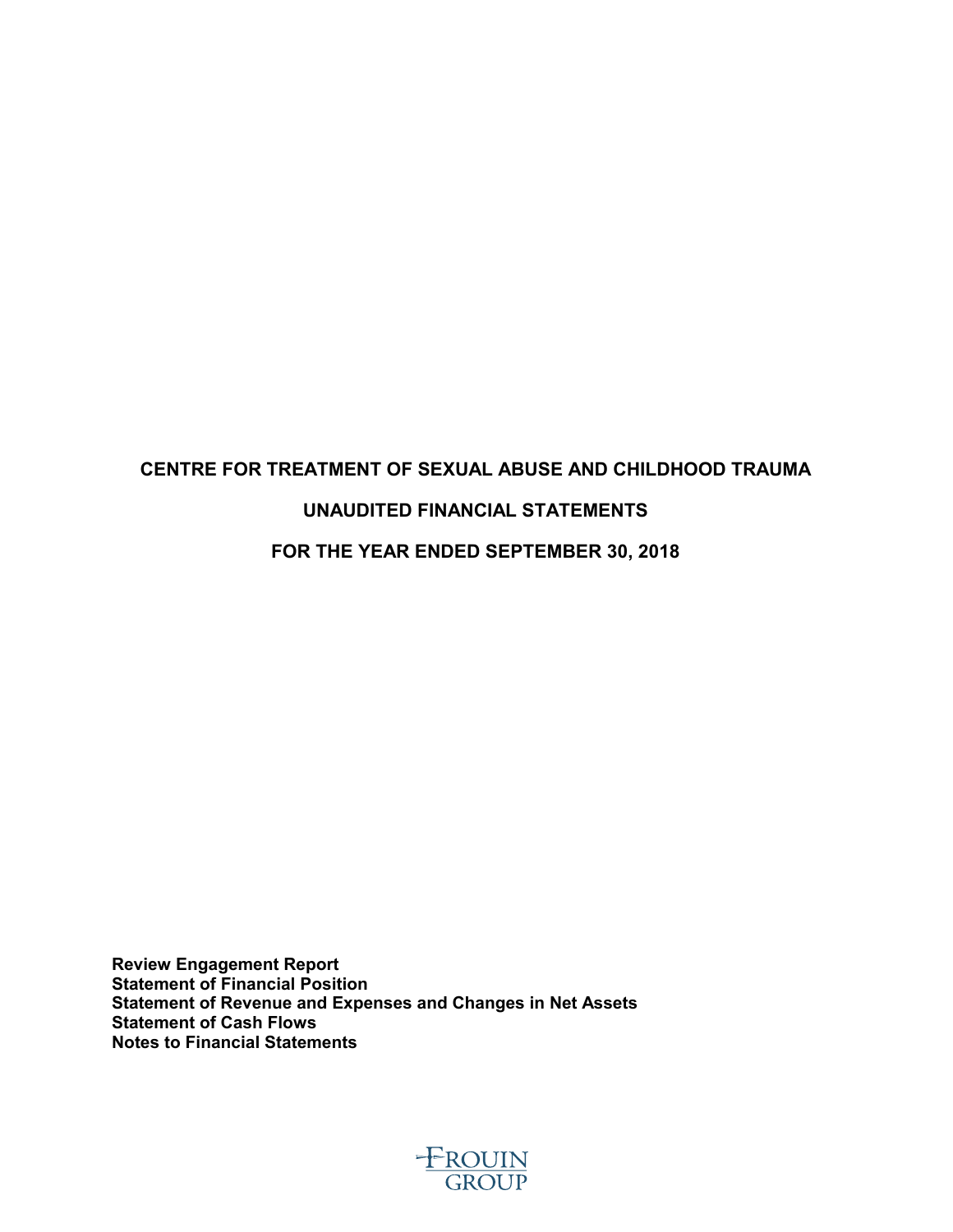

To the members of: Centre for Treatment of Sexual Abuse and Childhood Trauma **Ottawa** 

#### **REVIEW ENGAGEMENT REPORT**

We have reviewed the statement of assets and liabilities of Centre for Treatment of Sexual Abuse and Childhood Trauma as at September 30, 2018 and the statements of revenues and expenditures and changes in net assets and cash flows for the year then ended, and a summary of significant accounting policies and other explanatory information.

#### **Management's Responsibility for the Financial Statements**

Management is responsible for the preparation and fair presentation of these financial statements in accordance with Canadian accounting standards for not-for-profit organizations, and for such internal control as management determines is necessary to enable the preparation of financial statements that are free from material misstatement, whether due to fraud or error.

#### **Practitioner's Responsibility**

Our responsibility is to express a conclusion on the accompanying financial statements based on our review. We conducted our review in accordance with Canadian generally accepted standards for review engagements, which require us to comply with relevant ethical requirements.

A review of financial statements in accordance with Canadian generally accepted standards for review engagements is a limited assurance engagement. The practitioner performs procedures, primarily consisting of making inquiries of management and others within the entity, as appropriate, and applying analytical procedures, and evaluates the evidence obtained.

The procedures performed in a review are substantially less in extent than, and vary in nature from, those performed in an audit conducted in accordance with Canadian generally accepted auditing standards. Accordingly, we do not express an audit opinion on these financial statements.

#### **Basis for Qualified Conclusion**

In common with many not-for-profit organizations, Centre for Treatment of Sexual Abuse and Childhood Trauma derives revenue from donations and cash receipts, the completeness of which is not susceptible to satisfactory review procedures. Accordingly, review of these revenues was limited to the amounts recorded in the records of Centre for Treatment of Sexual Abuse and Childhood Trauma. Therefore, we were not able to determine whether any adjustments might be necessary to cash donation revenues, internship and supervision revenues and excess of revenues over expenses for the year ended September 30, 2018, as well as current assets and net assets as at September 30, 2018.

> **Frouin Group Professional Corporation Chartered Professional Accountants** 2301 Carling Avenue, Suite 101, Ottawa, ON K2B 7G3 Tel: 613-230-1022 Fax: 613-230-2954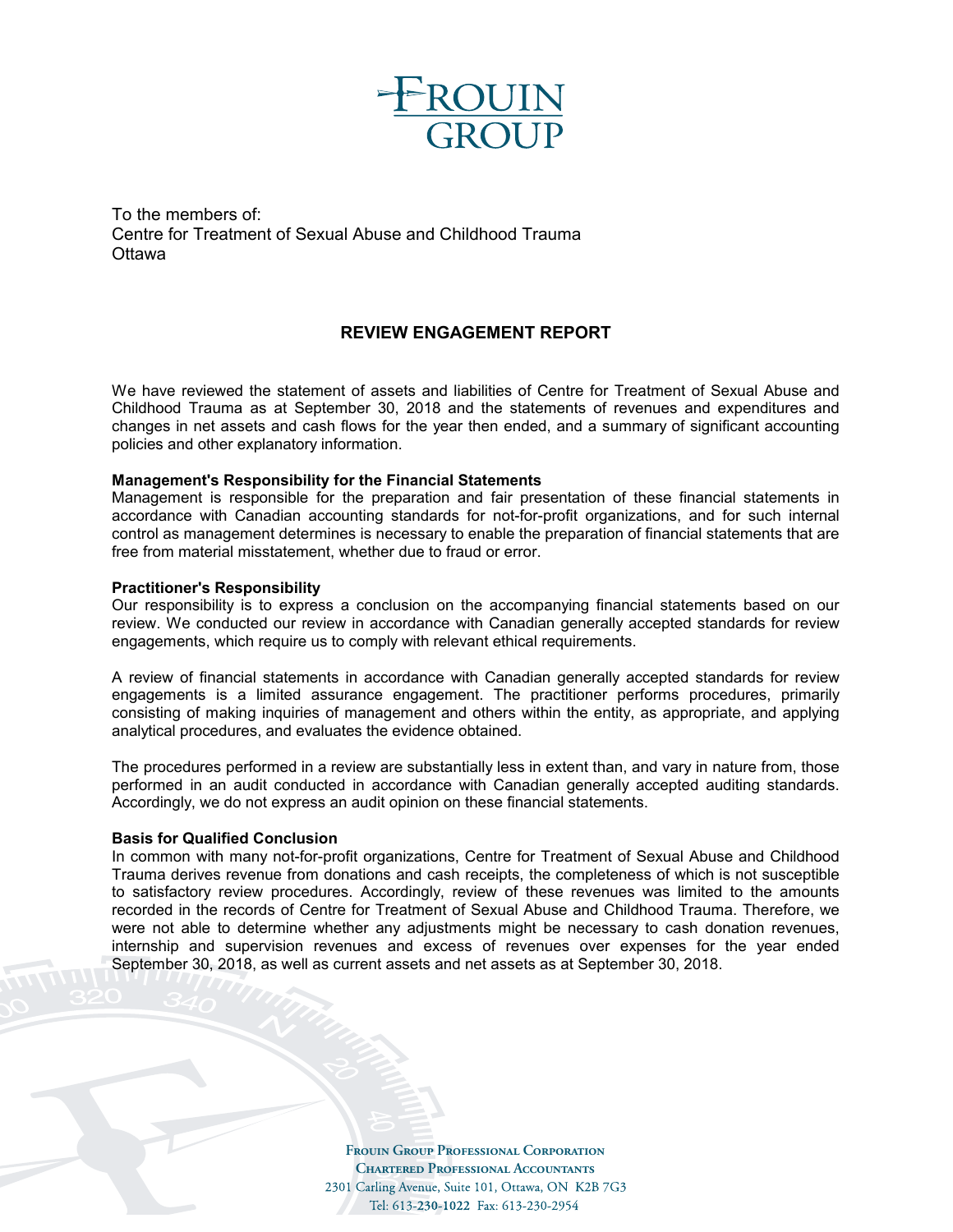#### **Qualified Conclusion**

Based on our review, except for the matter described in the preceding paragraph, nothing has come to our attention that causes us to believe that these financial statements are not, in all material respects, in accordance with Canadian accounting standards for not-for-profit organizations.

Frain Croup

Frouin Group Professional Corporation Ottawa, Ontario March 5, 2019

Authorized to practice public accounting by the Chartered Professional Accountants of Ontario

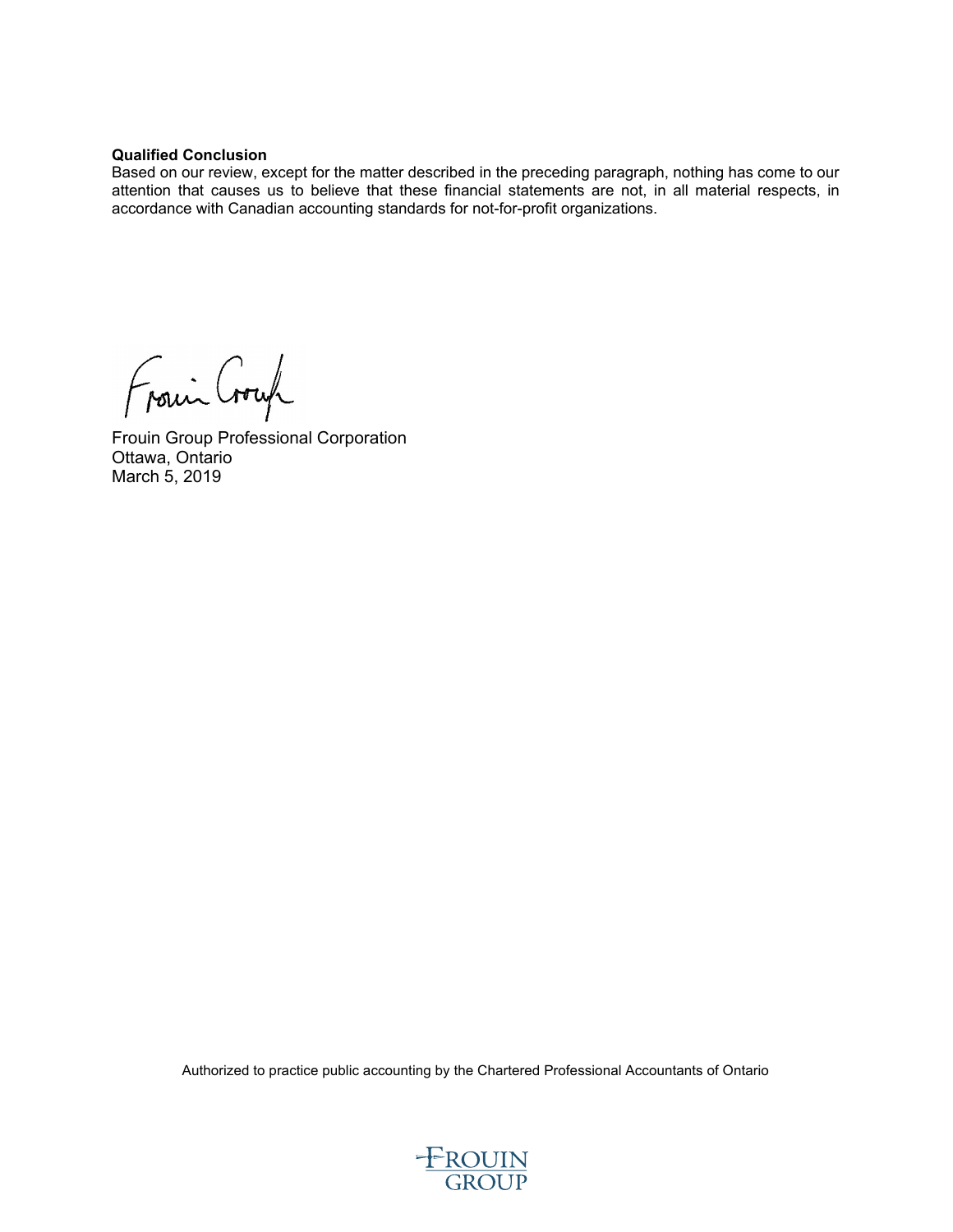### **UNAUDITED STATEMENT OF FINANCIAL POSITION**

#### **AS AT SEPTEMBER 30, 2018**

|                                                 | <b>Restricted Funds</b> |                               |                           |                                 |              | <b>Total</b>           |               |            |          |
|-------------------------------------------------|-------------------------|-------------------------------|---------------------------|---------------------------------|--------------|------------------------|---------------|------------|----------|
|                                                 |                         | <b>Subsidy</b><br><b>Fund</b> |                           | <b>Endowment</b><br><b>Fund</b> |              | General<br><b>Fund</b> |               | 2018       | 2017     |
| <b>CURRENT ASSETS</b>                           |                         |                               |                           |                                 |              |                        |               |            |          |
| Cash                                            | \$                      | 6,300                         | -\$                       | 68                              | \$           | 37,966 \$              |               | 44,334 \$  | 51,088   |
| Term deposits (Note 4)                          |                         | 0                             |                           | 6,932                           |              | 0                      |               | 6,932      | 6,932    |
| <b>HST</b> receivable                           |                         | 0                             |                           | 0                               |              | 5,977                  |               | 5,977      | 3,919    |
| Accounts receivable                             |                         | 0                             |                           | 0                               |              | 377                    |               | 377        | 140      |
| Due from general fund                           |                         | 10,427                        |                           | 0                               |              | 0                      |               | 10,427     | 10,427   |
| Prepaid expenses                                |                         | 0                             |                           | 0                               |              | 3,282                  |               | 3,282      | 3,397    |
|                                                 |                         | 16,727                        |                           | 7,000                           |              | 47,602                 |               | 71,329     | 75,903   |
| <b>PROPERTY &amp; EQUIPMENT (Note 2e and 5)</b> |                         | 0                             |                           | 0                               |              | 0                      |               | 0          | 0        |
| <b>TOTAL ASSETS</b>                             | \$                      | 16,727                        | $\boldsymbol{\mathsf{s}}$ | 7,000                           | $\mathbb{S}$ | 47,602                 | $\mathcal{L}$ | 71,329 \$  | 75,903   |
| <b>CURRENT LIABILITIES</b>                      |                         |                               |                           |                                 |              |                        |               |            |          |
| Accounts payable & accrued liabilities          | \$                      | 0                             | \$                        | 0                               | \$           | $3,701$ \$             |               | $3,701$ \$ | 12,298   |
| Government remittances                          |                         | 0                             |                           | 0                               |              | 221                    |               | 221        | 78       |
| Due to subsidy fund                             |                         | 0                             |                           | 0                               |              | 10,427                 |               | 10,427     | 10,427   |
| Deferred revenue (Note 6)                       |                         | $\overline{0}$                |                           | <u>0</u>                        |              | 21,655                 |               | 21,655     | 27,470   |
|                                                 |                         | $\overline{0}$                |                           | $\overline{0}$                  |              | 36,004                 |               | 36,004     | 50,273   |
| <b>NET ASSETS (Note 7)</b>                      |                         |                               |                           |                                 |              |                        |               |            |          |
| Invested in capital assets                      |                         | 0                             |                           | 0                               |              | 0                      |               | 0          | $\Omega$ |
| <b>Externally restricted</b>                    |                         | 0                             |                           | 7,000                           |              | 0                      |               | 7,000      | 7,000    |
| Internally restricted                           |                         | 16,727                        |                           | 0                               |              | $\Omega$               |               | 16,727     | 16,727   |
| Unrestricted                                    |                         | 0                             |                           | 0                               |              | 11,598                 |               | 11,598     | 1,903    |
|                                                 |                         | 16,727                        |                           | 7,000                           |              | 11,598                 |               | 35,325     | 25,630   |
| <b>TOTAL LIABILITIES AND NET ASSETS</b>         | \$                      | 16,727                        | \$                        | 7,000                           | \$           | 47,602 \$              |               | 71,329 \$  | 75,903   |

#### **APPROVED ON BEHALF OF THE BOARD:**

Director \_\_\_\_\_\_\_\_\_\_\_\_\_\_\_\_\_\_\_\_ Director \_\_\_\_\_\_\_\_\_\_\_\_\_\_\_\_\_\_\_\_

# **(See accompanying Notes to Financial Statements)**

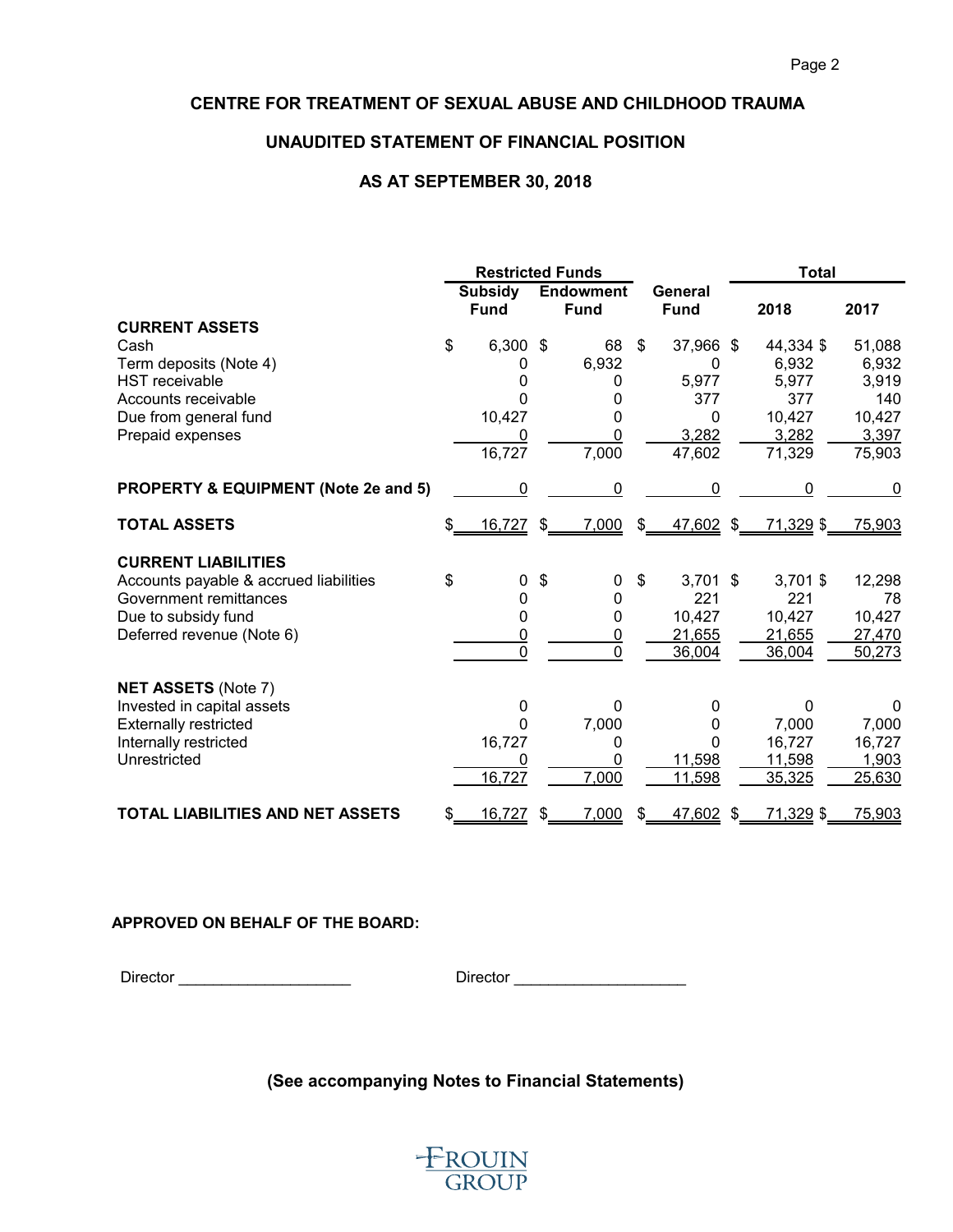### **UNAUDITED STATEMENT OF REVENUE AND EXPENSES AND CHANGES IN NET ASSETS**

## **FOR THE YEAR ENDED SEPTEMBER 30, 2018**

|                                                               |                               | <b>Restricted Funds</b>         |                                       | <b>Total</b> |              |
|---------------------------------------------------------------|-------------------------------|---------------------------------|---------------------------------------|--------------|--------------|
|                                                               | <b>Subsidy</b><br><b>Fund</b> | <b>Endowment</b><br><b>Fund</b> | General<br><b>Fund</b>                | 2018         | 2017         |
| <b>REVENUE</b>                                                |                               |                                 |                                       |              |              |
| Associates' contributions - rental income                     | \$<br>0                       | \$<br>0                         | \$<br>59,025 \$                       | 59,025 \$    | 57,665       |
| Conferences and workshops                                     | $\mathbf 0$                   | 0                               | 34,726                                | 34,726       | 15,915       |
| <b>Fundraising revenues</b><br>Cash donations                 | $\mathbf 0$                   | $\pmb{0}$<br>0                  | 1,423                                 | 1,423        | 7,547        |
| Contract revenues                                             | 0                             |                                 | 2,825                                 | 2,825        | 6,711        |
|                                                               | 0<br>0                        | 0<br>0                          | 0                                     | 0            | 7,780        |
| Non-associate rental revenue<br>Miscellaneous revenues        | $\mathbf 0$                   |                                 | 3,277                                 | 3,277<br>0   | 0<br>311     |
|                                                               |                               | 0<br>0                          | 0                                     |              |              |
| Internship and supervision                                    | 0<br>$\mathbf 0$              |                                 | 8,173                                 | 8,173        | 6,670<br>875 |
| Memberships and dues                                          |                               | 0                               | 0                                     | 0            |              |
| Interest<br><b>TOTAL REVENUE</b>                              | $\overline{0}$                | $\overline{0}$<br>0             | $\mathbf 0$                           | 0<br>109,449 | 66           |
|                                                               | $\boldsymbol{0}$              |                                 | 109,449                               |              | 103,540      |
| <b>EXPENSES</b>                                               |                               |                                 |                                       |              |              |
| Rent                                                          | $\pmb{0}$                     | 0                               | 45,105                                | 45,105       | 43,480       |
| Conferences and workshops                                     | $\mathbf 0$                   | $\pmb{0}$                       | 17,278                                | 17,278       | 18,649       |
| Wages                                                         | 0                             | $\pmb{0}$                       | 21,411                                | 21,411       | 5,788        |
| Professional fees                                             | 0                             | 0                               | 2,500                                 | 2,500        | 2,826        |
| Fundraising expenses                                          | 0                             | 0                               | 222                                   | 222          | 8,677        |
| Office                                                        | $\mathbf 0$                   | $\mathbf 0$                     | 1,390                                 | 1,390        | 2,131        |
| Telephone                                                     | 0                             | 0                               | 1,726                                 | 1,726        | 2,882        |
| Amortization                                                  | 0                             | 0                               | 0                                     | 0            | 321          |
| Insurance                                                     | 0                             | 0                               | 3,792                                 | 3,792        | 3,344        |
| Internet                                                      | 0                             | 0                               | 1,271                                 | 1,271        | 1,133        |
| <b>Bank charges</b>                                           | 0                             | 0                               | 1,487                                 | 1,487        | 620          |
| Advertising and promotion                                     | 0                             | 0                               | 537                                   | 537          | 1,710        |
| Non-refundable portion of HST                                 | 0                             | 0                               | 3,035                                 | 3,035        | 1,961        |
| Subsidies used (Note 1c)                                      | $\overline{0}$                | $\overline{0}$                  | $\overline{0}$                        | 0            | 12,591       |
| <b>TOTAL EXPENSES</b>                                         | $\mathbf 0$                   | 0                               | 99,754                                | 99,754       | 106,113      |
|                                                               |                               |                                 |                                       |              |              |
| <b>EXCESS/(DEFICIENCY) OF REVENUE</b><br><b>OVER EXPENSES</b> | 0<br>\$                       | \$<br>0                         | $\frac{1}{2}$<br>$9,695$ \$           | $9,695$ \$   | (2,573)      |
|                                                               |                               |                                 |                                       |              |              |
| Balance, beginning of the year                                | \$<br>16,727 \$               | 7,000                           | 1,903 \$<br>$\boldsymbol{\mathsf{S}}$ | 25,630 \$    | 28,203       |
| Excess/(deficiency) of revenue over<br>expenses               | 0                             | 0                               | 9,695                                 | 9,695        | (2,573)      |
| Balance, end of the year                                      | 16,727<br>\$                  | 7,000<br>\$                     | 11,598 \$<br>\$                       | $35,325$ \$  | 25,630       |

**(See accompanying Notes to Financial Statements)**

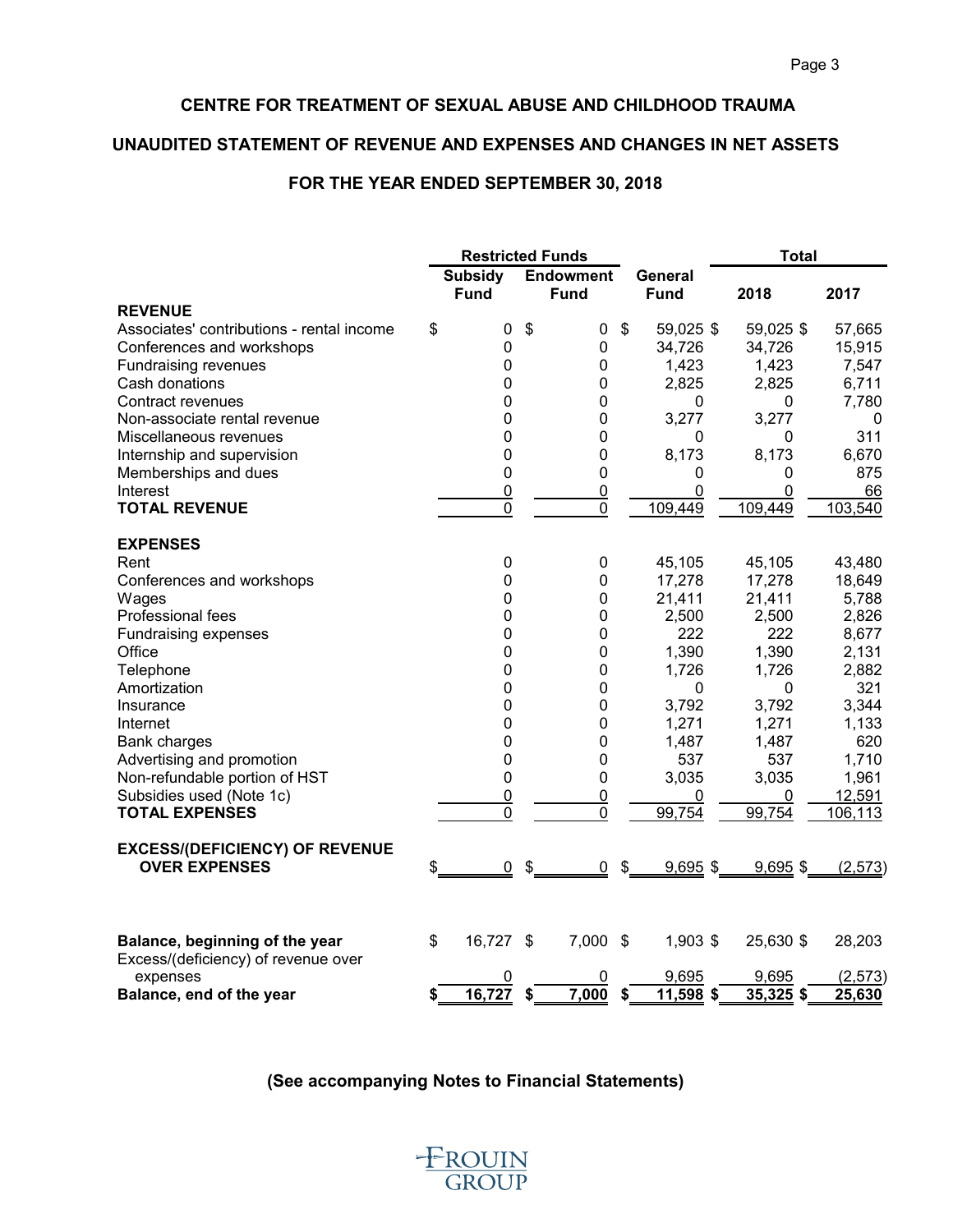# **UNAUDITED STATEMENT OF CASH FLOWS**

# **FOR THE YEAR ENDED SEPTEMBER 30, 2018**

|                                                                                                                                                             | 2018                                              | 2017                                                  |
|-------------------------------------------------------------------------------------------------------------------------------------------------------------|---------------------------------------------------|-------------------------------------------------------|
| <b>CASH FLOWS FROM OPERATING ACTIVITIES</b><br>Excess/(deficiency) of revenue over expenses<br>Add: Amortization<br>Cash flows from current operating items | \$<br>9,695<br>O<br>9,695<br>(16,449)<br>(6, 754) | \$<br>(2, 573)<br>321<br>(2, 252)<br>37,135<br>34,883 |
| <b>CASH FLOWS FROM INVESTING ACTIVITIES</b><br>Decrease in term deposits                                                                                    | 0                                                 | (66)                                                  |
| <b>INCREASE IN CASH</b>                                                                                                                                     | (6, 754)                                          | 34,817                                                |
| CASH, beginning of year                                                                                                                                     | 51,088                                            | <u>16,271</u>                                         |
| CASH, end of year                                                                                                                                           | 44,334<br>S                                       | 51,088                                                |
| <b>REPRESENTED BY</b>                                                                                                                                       |                                                   |                                                       |
| Cash                                                                                                                                                        | 44,334<br>S                                       | 51,088<br>\$.                                         |

**(See accompanying Notes to Financial Statements)**

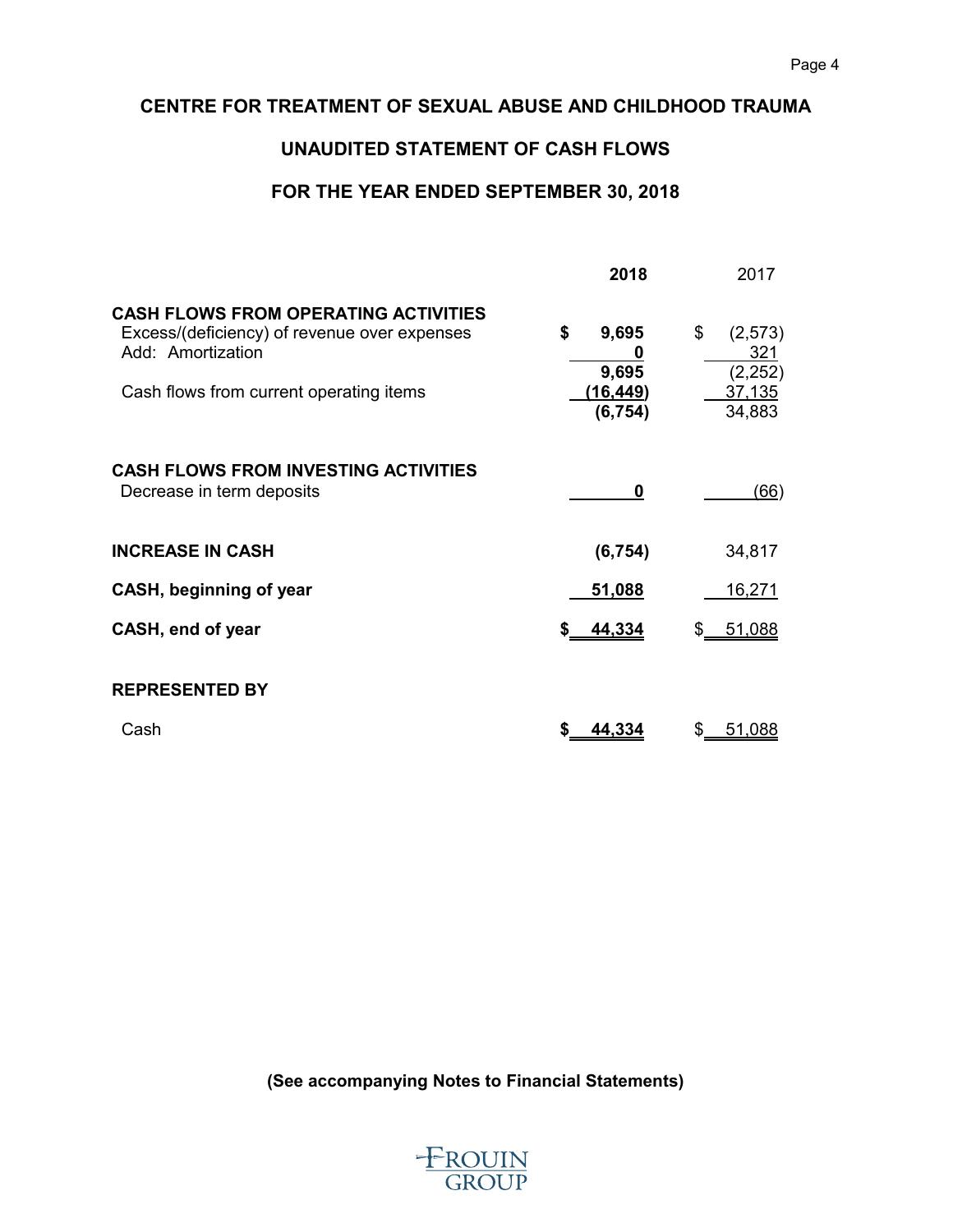# **NOTES TO UNAUDITED FINANCIAL STATEMENTS**

# **FOR THE YEAR ENDED SEPTEMBER 30, 2018**

#### **1. ORGANIZATION**

The Centre for Treatment of Sexual Abuse and Childhood Trauma (the Centre) is a nonprofit, charitable organization, incorporated November 30, 2002 without share capital, designed to provide comprehensive services for individuals who have experienced sexual abuse or other childhood trauma. The Centre also subsidizes the therapy of certain clients who are unable to meet the financial cost and this amount is reflected in the financial statements. The Centre is exempt from income taxes under Section 149 of the Income Tax Act.

#### **2. SIGNIFICANT ACCOUNTING POLICIES**

The financial statements were prepared in accordance with Canadian accounting standards for not-for-profit organizations and include the following significant accounting policies:

#### **a. Use of estimates**

The preparation of financial statements requires management to make estimates and assumptions that affect the reported amounts of assets and liabilities and disclosure of contingent assets and liabilities at the date of the financial statements, and the reported amounts of income and expenditures during the reporting period. Actual results may differ from management's best estimates as additional information becomes available in the future

#### **b. Term deposits**

Term deposits are reported at fair value.

#### **c. Fund accounting**

The General Fund accounts for the Centre's administration, workshop and conference expenses, group therapy services and reports the investment in capital assets.

The Subsidy Fund accounts for restricted donations received by the Centre for the purpose of subsidizing therapy and the therapy delivered to clients approved for subsidy by the Centre.

The Endowment Fund reports resources contributed to the endowment. Investment income earned on the resources of the Endowment Fund is reported in the General Fund or Subsidy Fund depending on the nature of any restrictions imposed by contributors of the funds for the endowment.

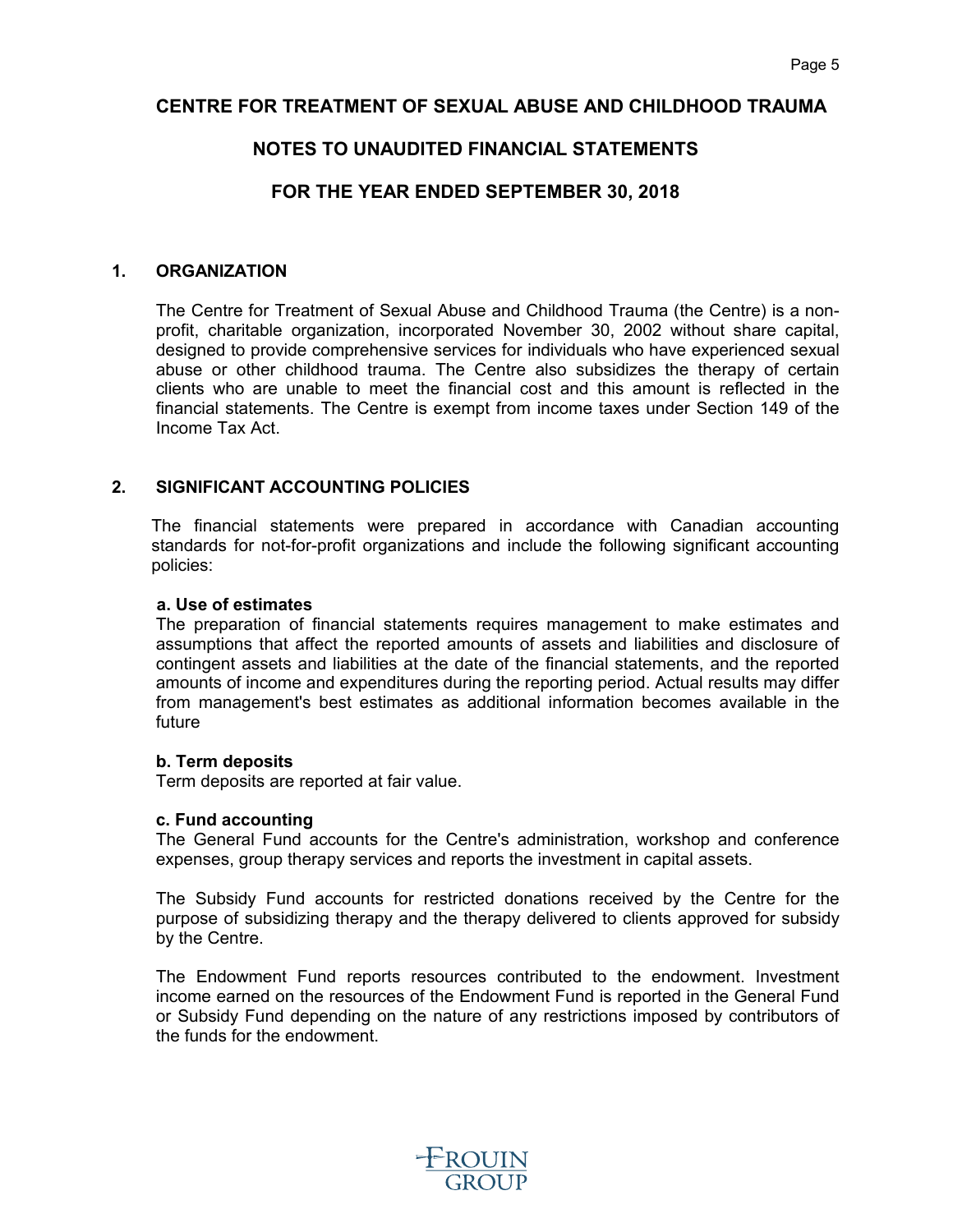# **NOTES TO UNAUDITED FINANCIAL STATEMENTS**

# **FOR THE YEAR ENDED SEPTEMBER 30, 2018**

### **2. SIGNIFICANT ACCOUNTING POLICIES (continued)**

#### **d. Revenue recognition**

The Centre follows the restricted fund method of accounting for contributions. Restricted contributions for which there is a corresponding restricted fund are recognized as revenue of that fund when received or receivable. Restricted contributions for which there is no corresponding restricted fund are recognized as revenue in the year in which the related expenses are incurred. Unrestricted contributions from donations and events are recognized as revenue when received or receivable if the amounts to be received can be reasonably estimated and collection is reasonably assured. Conference and workshop revenue is recognized when the event is held. Investment income is recognized as revenue when earned.

#### **e. Capital assets**

Capital assets are recorded at cost. Amortization is recorded on a straight-line basis over the estimated useful life of five years, except in the year of acquisition, when a half year of amortization is taken.

#### **f. Contributed materials and services**

Contributions received in the form of materials and services are recorded at fair value at the date of contribution when the fair value can be reasonably estimated and when the materials and services are used in the normal course of operations.

### **3. FINANCIAL INSTRUMENTS**

The carrying value of cash, term deposits, accounts receivable, accounts payable and accrued liabilities, approximate their fair value because of the relatively short period to maturity of the instruments. It is management's opinion that the Centre is not exposed to significant interest, currency or credit risks.

#### **4. TERM DEPOSITS**

The term deposits consist of a Guaranteed Investment Certificate, maturing in May 2019 bearing interest at 0.60%.

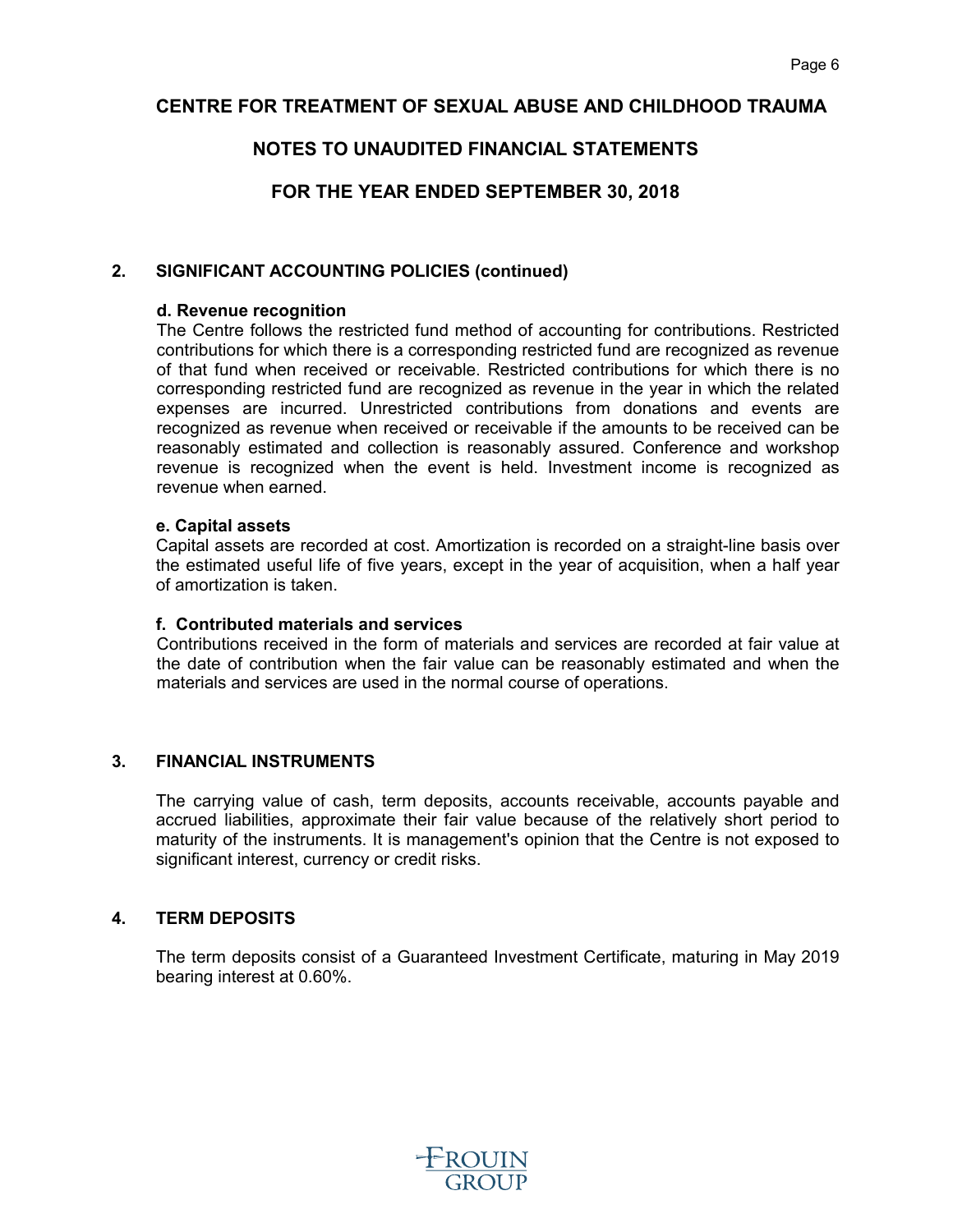# **NOTES TO UNAUDITED FINANCIAL STATEMENTS**

# **FOR THE YEAR ENDED SEPTEMBER 30, 2018**

#### **5. PROPERTY & EQUIPMENT**

|                                           | Cost                 | Accumulated<br>Amortization |   | <b>Net Book</b><br><b>Value</b><br>2018 |   | Net Book<br>Value<br>2017 |
|-------------------------------------------|----------------------|-----------------------------|---|-----------------------------------------|---|---------------------------|
| <b>Furniture and Fixtures</b><br>Computer | \$<br>2,548<br>5,381 | \$<br>(2,548)<br>(5, 381)   | S | 0<br>0                                  | S | 0<br>0                    |
| Projector                                 | 800                  | (800)                       |   | 0                                       |   | 0                         |
| Website                                   | 2,100                | (2,100)                     |   |                                         |   |                           |
| <b>TOTAL</b>                              | 10,829               | 10,829)                     |   |                                         |   |                           |

#### **6. DEFERRED REVENUE**

Deferred revenue consists of prepaid workshops, and lease inducement. Funds received for workshops will be recognized in the year in which the event is held and the services performed.

Lease inducements are accounted for as a reduction of the lease expense over the term of the lease.

# **7. NET ASSETS**

#### **Invested in Capital Assets**

The investment in capital assets has been included in the General Fund for presentation purposes. **2018** 2017

|                                                   | 20 I O |  |  |       |
|---------------------------------------------------|--------|--|--|-------|
| Invested in capital assets, beginning of the year |        |  |  | 321   |
| Amortization of capital assets                    |        |  |  | (321) |
| Invested in capital assets, end of the year       |        |  |  |       |

#### Internally Restricted

Restricted donations received by the Centre for the purpose of subsidizing therapy are reported in the Subsidy Fund. Interest income earned on Subsidy Fund assets is reported as an increase to the Subsidy Fund.

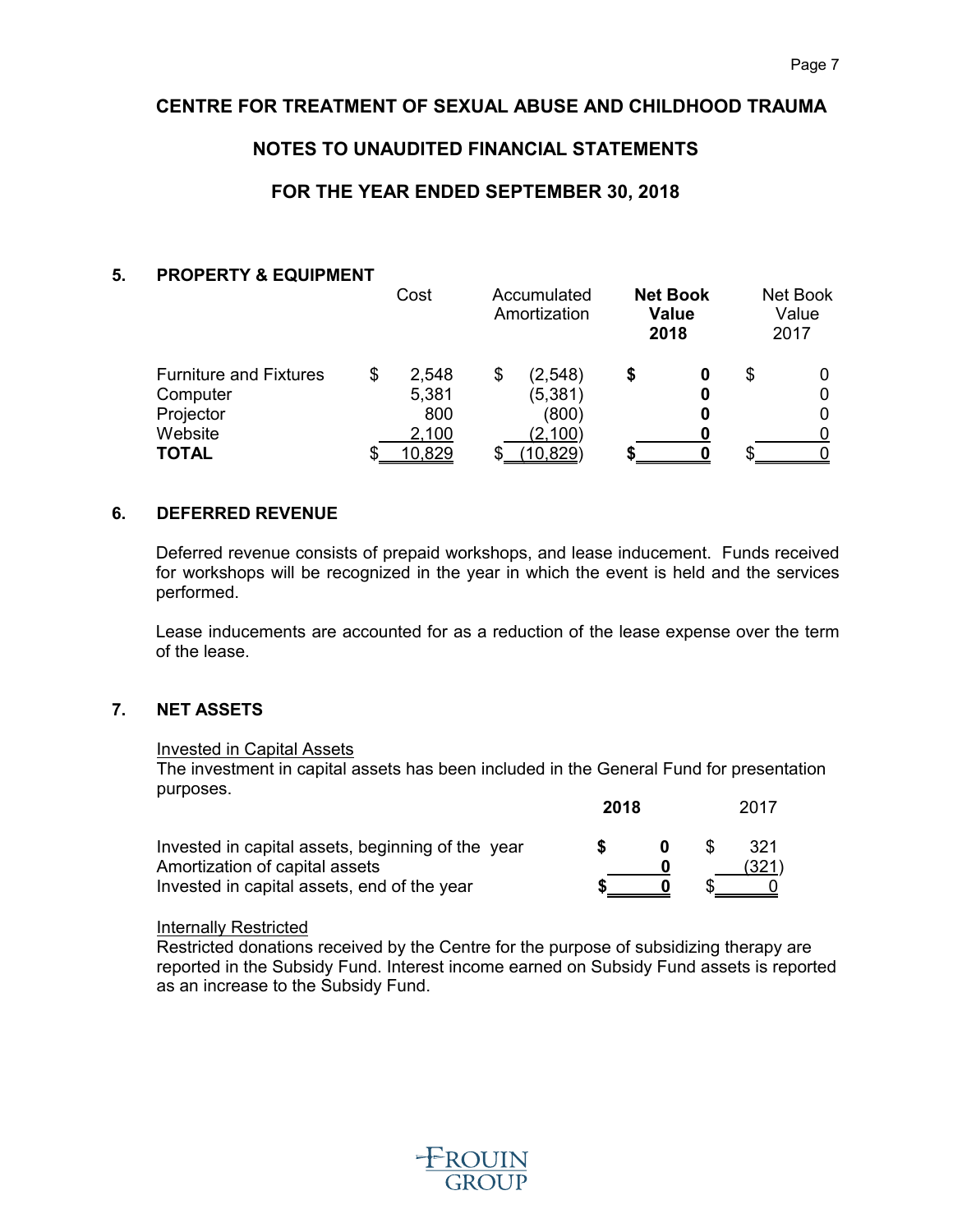# **NOTES TO UNAUDITED FINANCIAL STATEMENTS**

# **FOR THE YEAR ENDED SEPTEMBER 30, 2018**

#### **7. NET ASSETS (continued)**

#### Externally Restricted

Contributions (nil in 2018 and also in 2017) are reported as increases to the Endowment Fund. Interest on Endowment Fund investments is reported as interest revenue in the General Fund.

#### **8. FINANCIAL RISK MANAGEMENT POLICY**

The Centre is exposed to various risks through its financial instruments. The following analysis provides a measure of the risks at September 30, 2018:

#### **a) Credit risk**

Cash and term deposits are held with Canadian chartered banks. Credit risk associated with receivables is minimal since they primarily consist of HST rebates receivables which are expected to be fully collectible. Consequently, the overall exposure to credit risk is considered to be low.

#### **b) Currency risk**

The Centre's functional currency is the Canadian dollar. The Centre does not enter into foreign currency transactions and does not use foreign exchange forward contracts.

#### **c) Liquidity risk**

The Centre manages its liquidity risk by regularly monitoring forecasted and actual cash flow and financial liability maturities, and by holding assets that can be readily converted into cash. Accounts payable are normally paid within 30 days.

#### **d) Interest rate risk**

The Centre is exposed to interest rate risk with regards to its cash and investments. The Centre has no interest-bearing liability. Fluctuations in market rates of interest on cash do not have a significant impact on the organization's results of operations. Term deposits are not exposed to significant interest rate risk due to their short-term nature.

#### **e) Market risk**

The market risk associated with term deposits is minimal since these assets are invested in short-term Guaranteed Investment Certificates.